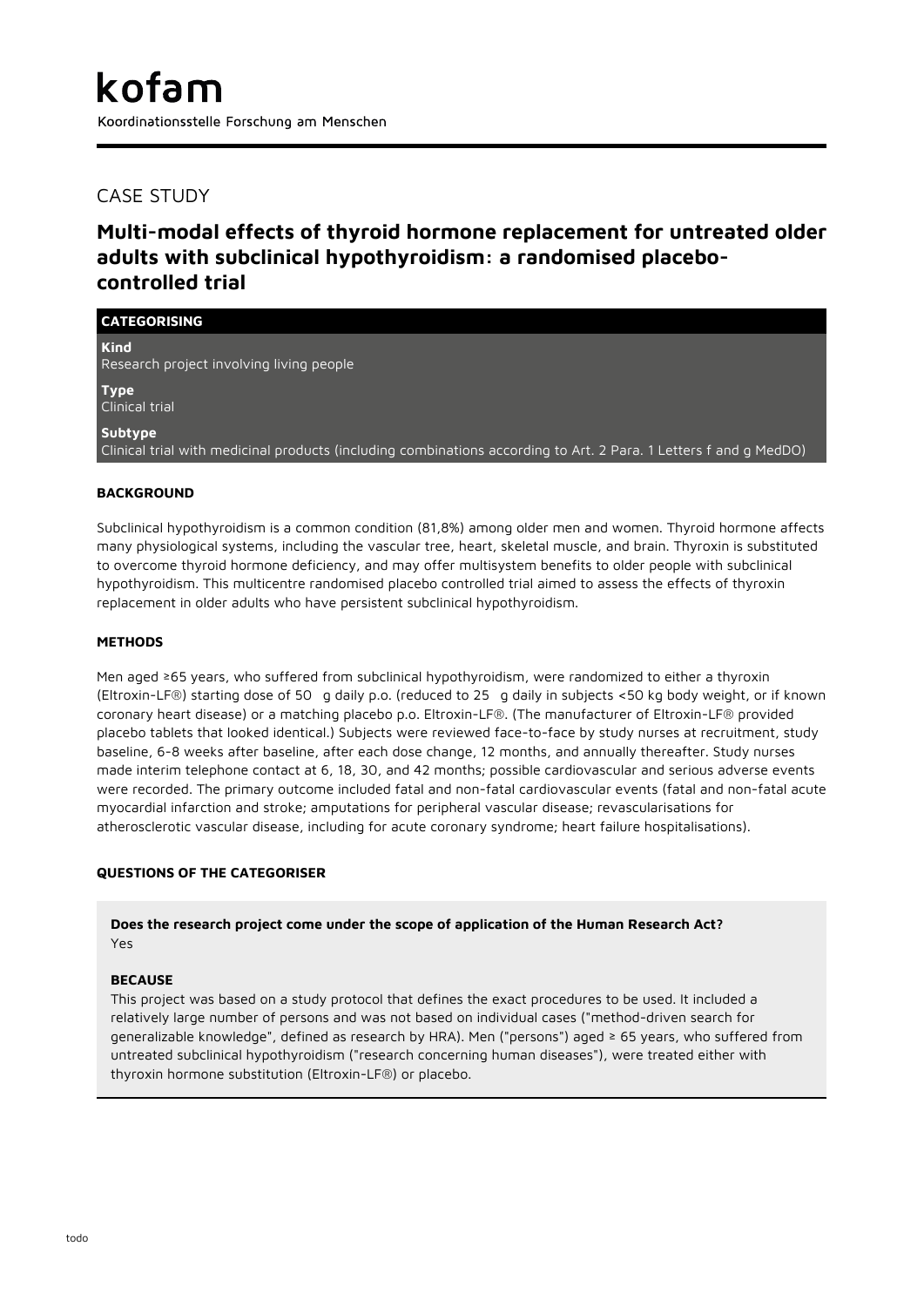## **Is the research project a project involving living persons?** Yes

#### **BECAUSE**

Men ("persons") aged ≥ 65 years, who suffered from subclinical hypothyroidism were included in this research project.

### **Is the research project a clinical trial?**

Yes

### **BECAUSE**

The investigator randomly allocated ("prospectively assigned") men ("persons") who suffered from subclinical hypothyroidism to receive either thyroxin (Eltroxin-LF®) or placebo ("health-related intervention (therapeutic measure)"). The purpose of the study was to compare the number of fatal and non-fatal cardiovascular events ("to investigate its effect on health").

**Does the trial involve investigating medicinal products (including combinations according to Art. 2 Para. 1 Letters f and g Medical Device Ordinance (MedDO) from the July 1, 2020)?**

Yes

#### **BECAUSE**

The effects of thyroxin (Eltroxin-LF®) and placebo were investigated ("medicinal products") in this clinical trial.

**Does the trial involve investigating a medical device (in vitro diagnostics excluded) or any other device as defined in Article 1 of the Medical Devices Ordinance of July 1, 2020?** No

#### **BECAUSE**

**Does the trial investigate an intervention that is neither a therapeutic product nor a transplant product, nor a product according to Art. 2a para. 2 Therapeutic Products Act (TPA) (Status from May 26, 2021), nor a transplant?**

No

#### **BECAUSE**

**Does the trial investigate a transplant product?** No

#### **BECAUSE**

**Does the trial investigate gene therapy or a pathogenic organism?** No

### **BECAUSE**